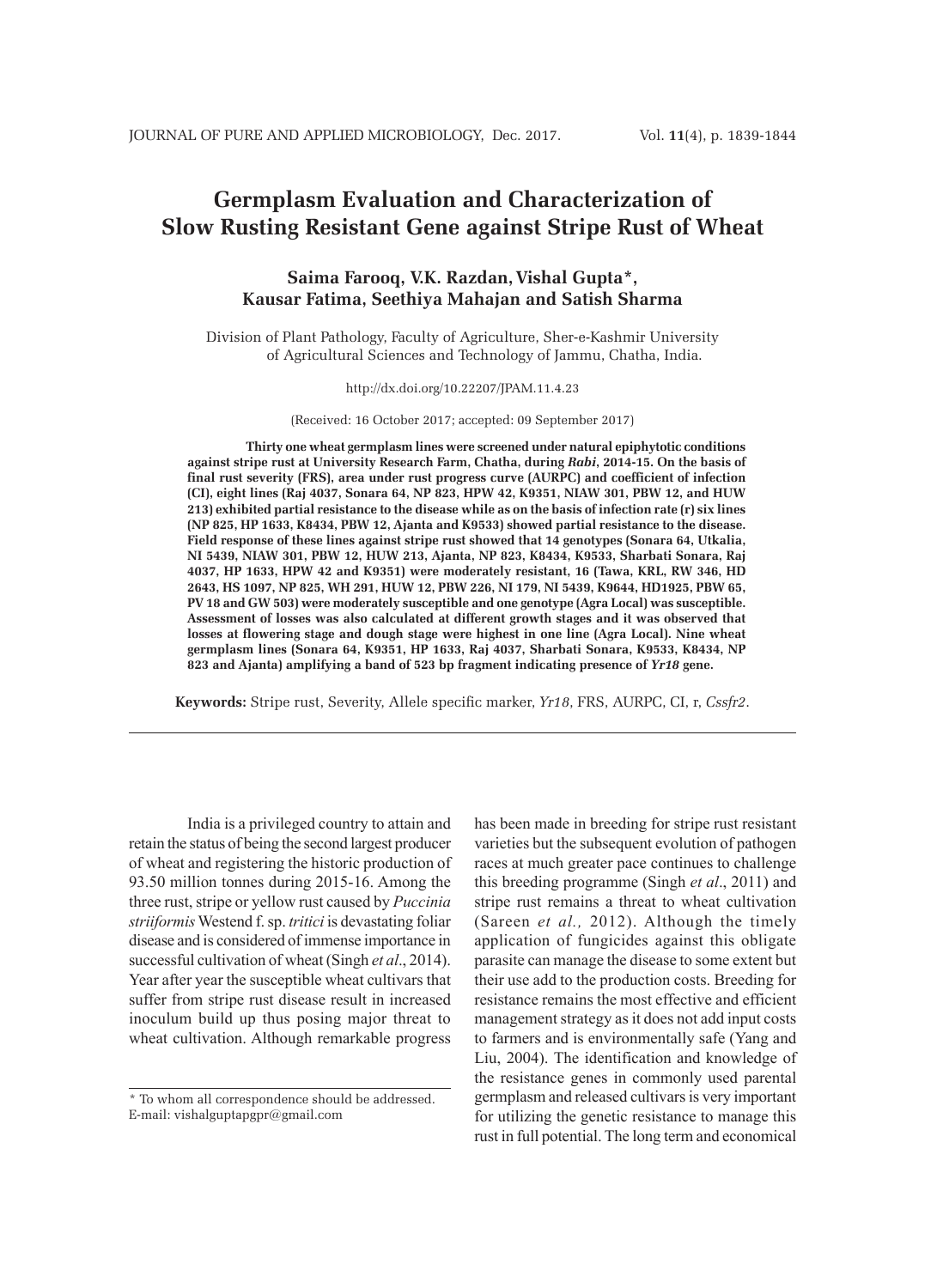strategy could thus be resistance breeding through deployment of effective rust resistance genes over space and time (Pretorius *et al.*, 1997; Zeng *et al.,*  2014). The genes expressing at adult plant stage have special significance because the cultivars having such genes have shown partial resistance that has remained effective for longer durations (Singh and Rajaram, 1991; Khan and Saini, 2009).

The outbreak of stripe rust in temperate areas of Jammu and Kashmir State, India is a matter of great concern owing to the fact that the rust inoculum generated in these areas may act as a reservoir of inoculum for rust initiation in North-West Plain Zones of the country. Therefore there is urgent need to curtail the pathway of rust pathogen in Jammu and Kashmir State on priority basis so that the same may not spread to food bowl of the country thereby causing a great threat to the National Food Security Mission (NFSM). With this background information the present study was undertaken to screen the wheat germplasm for identifying stripe rust resistant genotypes and then validate resistance gene (*Yr18)* at molecular level.

### **MATERIALS AND METHODS**

The present studies were carried out in the Division of Plant Pathology, Faculty of Agriculture, SKUAST Jammu, Chatha, during *rabi* 2014-2015. **Screening of wheat germplasm for slow rusting traits**

Thirty one wheat genotypes *viz*., Sonara 64, Utkalia, NI 5439, NIAW 301, PBW 12, HUW 213, Ajanta, NP 823, K8434, K9533, Sharbati Sonara, RAJ 4037, HP 1633, HPW 42 , K9351, Tawa, KRL, RW 346, HD 2643, HS 1097, NP 825, WH 291, HUW 12, PBW 226, NI 179, K9644, HD1925, PBW 65, PV 18, GW 5031 and Agra Local) were used for screening for stripe rust disease under natural epiphytotic conditions during *rabi* 2014-2015 at University Research Farm, Chatha (32° 43' N, 74° 54' E). Each collected genotype was grown in three rows 2m apart with spacing of 22.5cm in third week of November, 2014. The entire experimental field was surrounded by the susceptible genotype Agra Local. The observations regarding per cent stripe rust severity were recorded from 29<sup>th</sup> Jan. 2015, onward till the crop was harvested. The modified Cobb's scale which gives combined scores for level of severity

and infection type was adopted to record the disease severity. Observations for slow rusting traits such as Final rust severity (FRS), Area Under Rust Progress Curve (Milus and Line, 1986), Coefficient of infection and Infection Rate (Brorers, 1989) were recorded.

## **Molecular validation of stripe rust resistance gene in wheat germplasm**

Nineteen wheat genotypes (Sonara 64, K 9351, HP 1633, Raj 4037, Sharbati Sonara, K 9533, K 8434, NP 823, Ajanta, PBW 12, KRL, RW 346, HD 2643, HS 1097, NP 825, PBW 226, NIAW 301, PBW 343, and NI 179) were selected on the basis of low disease severity under field conditions for molecular validation of stripe rust resistance gene *Yr18* by using allele-specific markers *Cssfr2* (F=TTGATGAAACCAGTTTTTTTTCTA R=TATGCCATTTAACATAATCATGAA). The genomic DNA of selected genotypes was isolated by CTAB (cetyl-trimethyl ammonium bromide) method (Doyle and Doyle, 1987). Polymerase chain reaction (PCR) ampliûcation was conducted by *Cssfr2* primer with temperature proûles as described by Laugdah *et al.* (2009). The ampliûcation products were separated on 3 per cent agarose gels containing ethidium bromide and  $1 \times$  TBE buûer. The gels were visualized using gel documentation system for documentation of allele type in selected genotypes for resistance gene *Yr18* using a standard molecular ladder of 100 bp. **Assessment of losses caused by stripe rust** 

Assessment of per cent losses due to the stripe rust in case of thirty one test genotypes *viz.*, Tawa, KRL, Raj 4037, RW 346, SONARA 64, Utkalia, HD 2643, HS 1097, NP 825, WH 291, HP 1633, HUW 12, PBW 226, NP 823, PV 18, K 8434, NI 179, HPW 42, NI 5439, K9644, K9351, HD1925, NIAW 301, PBW 12, PBW 65, HUW 213, Ajanta, K9533, GW 503, Sharbati Sonara and Agra Local, were estimated by working out the per cent losses at different phonological stages of wheat crop, such as tillering, flowering and milking Mundy's equation (1973) as :  $Loss = (0.44 \times disease)$ severity)  $+3.15$ 

## **RESULTS AND DISCUSSION**

## **Screening of wheat germplasm for slow rusting traits**

During the present studies thirty-one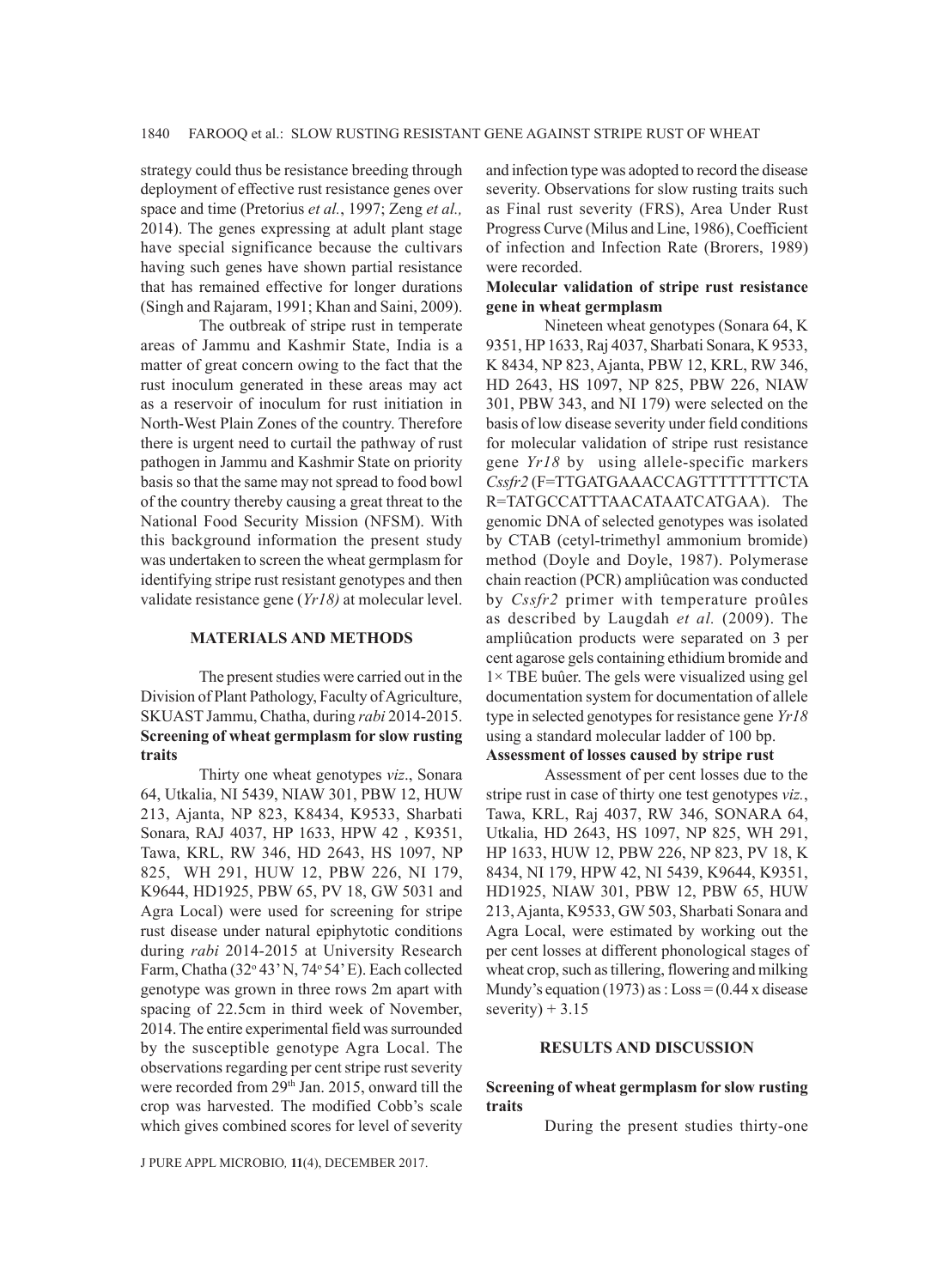genotypes of wheat were screened for their resistance and susceptibility response against stripe rust disease under subtropical agroclimatic conditions of Jammu. The disease was first observed on 4<sup>th</sup> Feb., on a susceptible host Agra Local. Subsequently, the disease was recorded in other tested genotypes as well, but it was on  $25<sup>th</sup>$ Feb. that the disease engulfed all the test genotypes and the disease severity ranged from 5-25 per cent. Thereafter the disease severity increased at a steady pace till 25<sup>th</sup> Mar. which was considered as the Final Rust Severity (FRS). The FRS ranged from 25 to 95 per cent, with maximum disease severity (95%) in Agra Local and minimum of 25 per cent each in K9351, NIAW301, PBW 12 and HUW213 (Table 1). Bariana *et al.* (2002) screened 176 doubled haploid lines derived from CD87/Katepwa (CD/K) for stripe rust resistance. Both parental lines, CD87 and Katepwa, showed stripe rust resistance. Both lines were susceptible to 110 E143A+ at seedling stage. The presence of susceptible segregates indicated the genetic independence of resistance in CD87 and Katepwa. Data in Table 1 further exhibited that AURPC value in 9 genotypes (Raj 4037, Sonara 64, HS 1097, NP 823, HPW 42, K 9351, NIAW 301, PBW 12 and HUW 213) ranged from 0-800 and in 21 genotypes (Tawa, KRL, RW 346, Utkalia, HD 2643, NP 825,

Table 1. Evaluation of wheat germplasm for slow rusting parameters against *Puccinia striiformis*

| S.<br>No. | Germplasm       | <b>Final Rust</b><br>Severity (FRS)<br>(AURPC) | Area Under Rust<br>Progress Curve | Coefficient of<br>Infection (CI) | Infection<br>rate $(r)$ |
|-----------|-----------------|------------------------------------------------|-----------------------------------|----------------------------------|-------------------------|
| 01        | Tawa            | 40                                             | 1040                              | 30.00                            | 0.036                   |
| 02        | <b>KRL</b>      | 40                                             | 960                               | 30.00                            | 0.025                   |
| 03        | RAJ 4037        | 30                                             | 604                               | 07.50                            | 0.084                   |
| 04        | <b>RW 346</b>   | 40                                             | 882                               | 30.00                            | 0.036                   |
| 05        | Sonara 64       | 30                                             | 606                               | 07.50                            | 0.049                   |
| 06        | Utkalia         | 40                                             | 842                               | 30.00                            | 0.036                   |
| 07        | HD 2643         | 45                                             | 984                               | 33.75                            | 0.039                   |
| 08        | <b>HS 1097</b>  | 40                                             | 644                               | 30.00                            | 0.056                   |
| 09        | <b>NP 825</b>   | 45                                             | 1300                              | 33.75                            | 0.014                   |
| 10        | WH 291          | 45                                             | 1020                              | 33.75                            | 0.039                   |
| 11        | HP 1633         | 30                                             | 1020                              | 07.50                            | 0.017                   |
| 12        | <b>HUW 12</b>   | 40                                             | 922                               | 30.00                            | 0.036                   |
| 13        | <b>PBW 226</b>  | 40                                             | 962                               | 30.00                            | 0.036                   |
| 14        | <b>NP 823</b>   | 30                                             | 726                               | 07.50                            | 0.028                   |
| 15        | <b>PV18</b>     | 40                                             | 926                               | 30.00                            | 0.036                   |
| 16        | K8434           | 30                                             | 924                               | 07.50                            | 0.017                   |
| 17        | NI 179          | 45                                             | 864                               | 33.75                            | 0.039                   |
| 18        | <b>HPW 42</b>   | 30                                             | 644                               | 07.50                            | 0.049                   |
| 19        | NI 5439         | 45                                             | 902                               | 33.75                            | 0.039                   |
| 20        | K9644           | 40                                             | 886                               | 30.00                            | 0.036                   |
| 21        | K9351           | 25                                             | 626                               | 06.25                            | 0.044                   |
| 22        | HD 1925         | 45                                             | 984                               | 33.75                            | 0.028                   |
| 23        | <b>NIAW 301</b> | 25                                             | 648                               | 06.25                            | 0.024                   |
| 24        | <b>PBW 12</b>   | 25                                             | 758                               | 06.25                            | 0.019                   |
| 25        | <b>PBW 65</b>   | 50                                             | 1362                              | 37.50                            | 0.023                   |
| 26        | <b>HUW 213</b>  | 25                                             | 666                               | 06.25                            | 0.024                   |
| 27        | Ajanta          | 30                                             | 978                               | 07.50                            | 0.017                   |
| 28        | K9533           | 30                                             | 820                               | 07.50                            | 0.017                   |
| 29        | GW 503          | 45                                             | 1022                              | 33.75                            | 0.028                   |
| 30        | Sharbati sonara | 35                                             | 1046                              | 08.25                            | 0.021                   |
| 31        | Agra Local      | 95                                             | 2340                              | 95.00                            | 0.122                   |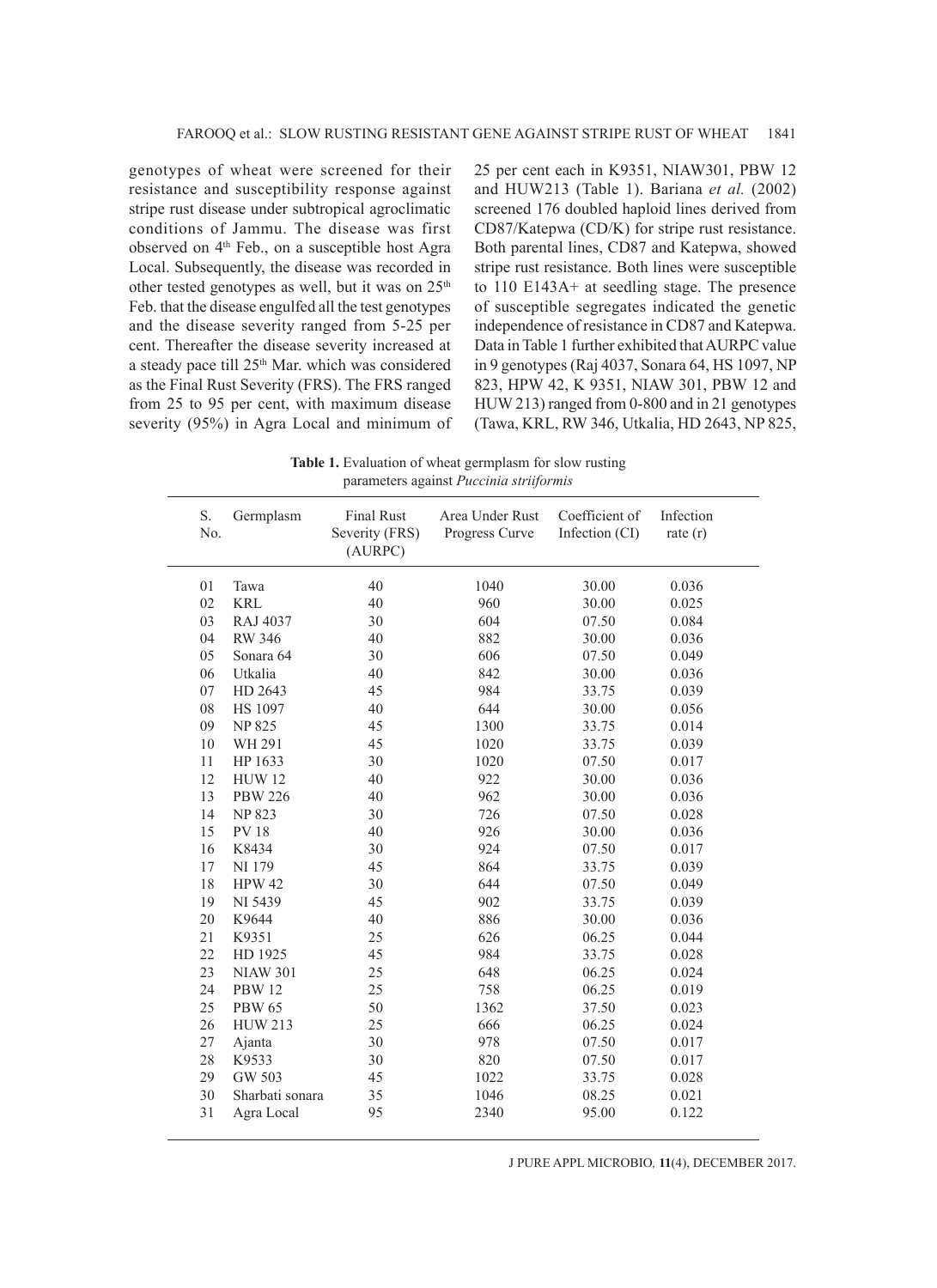| S.<br>N <sub>0</sub> | Disease response           | Genotype                                                                                                                            |
|----------------------|----------------------------|-------------------------------------------------------------------------------------------------------------------------------------|
| $\overline{1}$       | Immune                     | Nil                                                                                                                                 |
| 2                    | Nearly immune              | Nil                                                                                                                                 |
| 3                    | Resistant $(R)$            | Nil                                                                                                                                 |
| $\overline{4}$       | Moderately resistant (MR)  | SONARA 64 Utkalia NI 5439 NIAW 301 PBW 12 HUW 213<br>Ajanta NP 823 K8434 K9533 Sharbati Sonara Raj 4037 HP 1633<br>HPW 42 and K9351 |
| 5                    | Moderately susceptible (S) | Tawa KRL RW 346 HD 2643 HS 1097 NP 825 WH 291 HUW 12<br>PBW 226 NI 179 NI 5439 K9644 HD1925 PBW 65 PV 18 and GW 503                 |
| 6                    | Susceptible                | Agra Local                                                                                                                          |

**Table 2.** Response of wheat germplasm against stripe rust under field conditions

WH 291, HP 1633, HUW 12, PBW 226, PV 18, K 8434, NI 179, NI 5439, K 9644, HD 1925, PBW 65, Ajanta, K 9533, GW 503 and Sharbati Sonara) from >800 to 1600, however, in Agra Local it was highest (2340). While calculating the CI, a value of 6.25 to 8.25 was observed in Sonara 64, NIAW 301, PBW 12, HUW 213, Ajanta, NP 823, K 8434, K 9533, Sharbati Sonara, HP 1633, HPW 42, K 9351 and Raj 4037 and 30 to 33.75 in Tawa, KRL, RW 346, Utkalia, HD2643, HS 1097, NP 825, WH 291, PBW 226, PV 18, NI 179, NI 5439, K9644, HD 1925, PBW 65 and GW 503 , whereas,

**Table 3.** Molecular validation of *Yr1*8 for yellow rust

| S.              | List of Wheat   | Yr18    |  |
|-----------------|-----------------|---------|--|
| No.             | Germplasm lines | $(+/-)$ |  |
| 1.              | Sonara 64       | $^{+}$  |  |
| 2.              | K9351           | $^{+}$  |  |
| 3.              | HP 1633         | $^{+}$  |  |
| 4.              | Raj 4037        | $^{+}$  |  |
| 5.              | Sharbati Sonara | $^{+}$  |  |
| 6.              | K9533           | $^{+}$  |  |
| 7.              | K8434           | $^{+}$  |  |
| 8.              | <b>NP 823</b>   | $^{+}$  |  |
| 9.              | <b>AJANTA</b>   | $^{+}$  |  |
| 10 <sub>1</sub> | <b>PBW 12</b>   |         |  |
| 11.             | <b>KRL</b>      |         |  |
| 12.             | <b>RW 346</b>   |         |  |
| 13.             | HD 2643         |         |  |
| 14.             | <b>HS</b> 1097  |         |  |
| 15.             | <b>NP 825</b>   |         |  |
| 16.             | <b>PBW 226</b>  |         |  |
| 17.             | <b>NIAW 301</b> |         |  |
| 18.             | <b>PBW 343</b>  |         |  |
| 19.             | NI 179          |         |  |
|                 |                 |         |  |

**Table 4.** Assessment of losses in wheat germplasm due to stripe rust (*Puccinia striiformis*) of at different growth stages

| S<br>N <sub>0</sub> | Genotype             | Per cent losses<br>Flowering<br>Tillering<br>Dough |       |       |
|---------------------|----------------------|----------------------------------------------------|-------|-------|
|                     |                      | stage                                              | stage | stage |
| 01                  | Tawa                 | $\overline{0}$                                     | 16.35 | 20.75 |
| 02                  | <b>KRL</b>           | $\overline{0}$                                     | 16.35 | 20.75 |
| 03                  | RAJ 4037             | $\overline{0}$                                     | 11.95 | 16.35 |
| 04                  | <b>RW 346</b>        | $\theta$                                           | 16.35 | 20.75 |
| 05                  | Sonara <sub>64</sub> | $\overline{0}$                                     | 14.15 | 16.35 |
| 06                  | Utkalia              | $\theta$                                           | 16.35 | 20.75 |
| 07                  | HD 2643              | $\overline{0}$                                     | 20.75 | 22.95 |
| 08                  | <b>HS 1097</b>       | $\overline{0}$                                     | 14.15 | 20.75 |
| 09                  | <b>NP825</b>         | $\overline{0}$                                     | 20.75 | 22.95 |
| 10                  | WH 291               | $\overline{0}$                                     | 16.35 | 22.95 |
| 11                  | HP 1633              | $\overline{0}$                                     | 16.35 | 16.35 |
| 12                  | <b>HUW12</b>         | $\overline{0}$                                     | 16.35 | 20.75 |
| 13                  | <b>PBW 226</b>       | $\overline{0}$                                     | 16.35 | 20.75 |
| 14                  | <b>NP 823</b>        | $\overline{0}$                                     | 14.15 | 16.35 |
| 15                  | <b>PV18</b>          | $\theta$                                           | 16.35 | 20.75 |
| 16                  | K8434                | $\overline{0}$                                     | 16.35 | 16.35 |
| 17                  | NI 179               | $\overline{0}$                                     | 16.35 | 22.95 |
| 18                  | HPW42                | $\theta$                                           | 14.15 | 16.35 |
| 19                  | NI 5439              | $\overline{0}$                                     | 16.35 | 22.95 |
| 20                  | K9644                | $\overline{0}$                                     | 16.35 | 20.75 |
| 21                  | K9351                | $\overline{0}$                                     | 14.15 | 14.15 |
| 22                  | HD1925               | $\overline{0}$                                     | 16.35 | 22.95 |
| 23                  | <b>NIAW 301</b>      | $\overline{0}$                                     | 11.95 | 14.15 |
| 24                  | <b>PBW 12</b>        | $\overline{0}$                                     | 11.95 | 14.15 |
| 25                  | <b>PBW 65</b>        | $\overline{0}$                                     | 22.95 | 25.15 |
| 26                  | <b>HUW 213</b>       | $\overline{0}$                                     | 11.95 | 14.15 |
| 27                  | Ajanta               | $\overline{0}$                                     | 14.15 | 16.35 |
| 28                  | K9533                | $\overline{0}$                                     | 16.35 | 16.35 |
| 29                  | GW 503               | $\theta$                                           | 16.35 | 22.95 |
| 30                  | Sharbati Sonara      | $\overline{0}$                                     | 16.79 | 18.55 |
| 31                  | Agra Local           | $\overline{0}$                                     | 36.15 | 44.95 |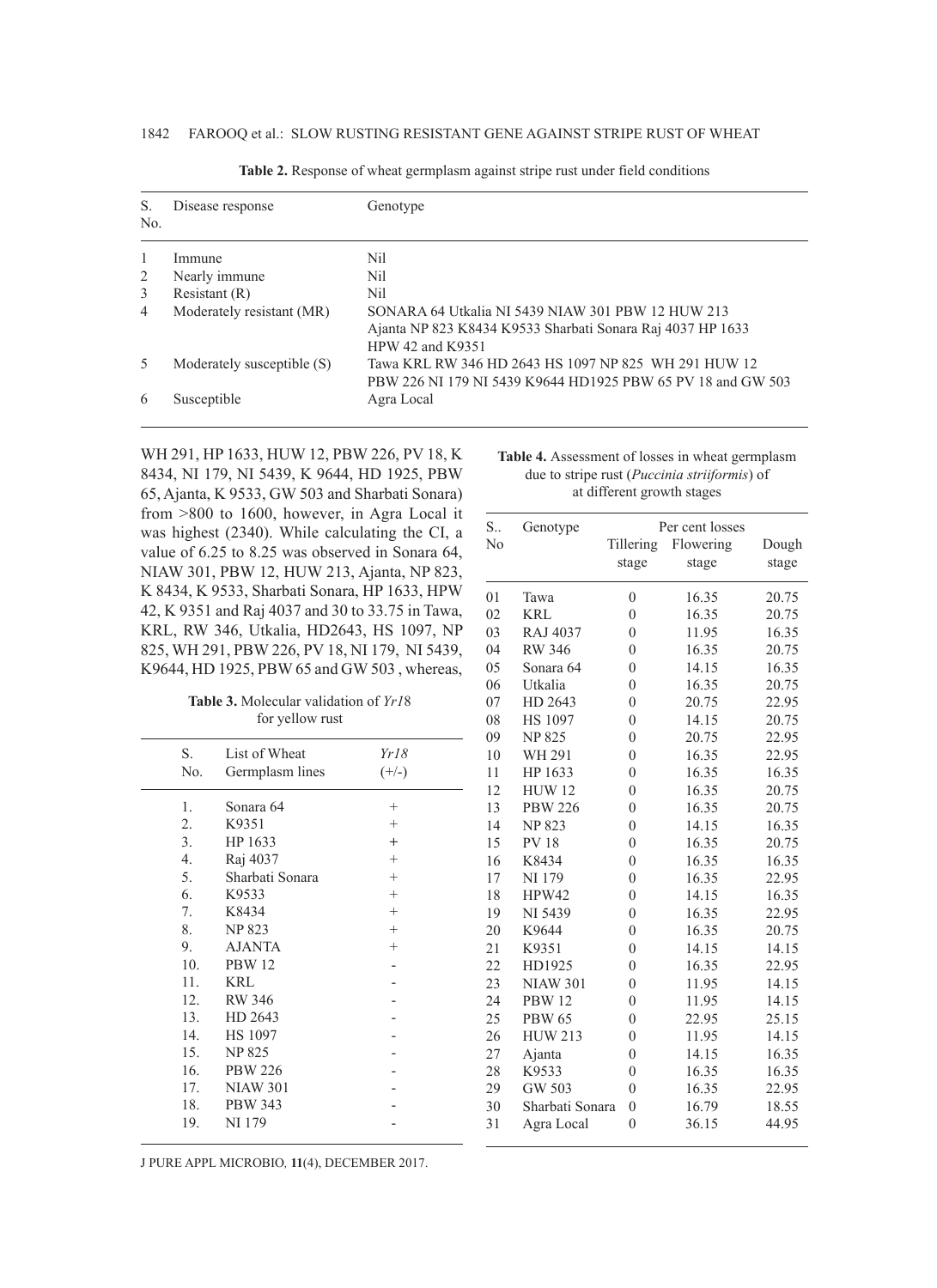in Agra Local the CI value (95) was the highest. Similarly, the infection rate (r) varied from 0.014 in case of NP 825 to 0.122 in Agra Local. Among them six germplasm (NP 825, HP 1633, K8434, PBW 12, Ajanta and K9533) exhibited a range of 0.014-0.019, whereas, in eight genotypes (KRL, NP 823, HD 1925, NIAW 301, PBW 65, HUW 213, GW 503, and Sharbati Sonara) the infection rate ranged from 0.021 to 0.028. In case of TAWA, RW 346, Sonara 64, Utkalia, HD 2643, WH 291, HUW 12, PBW 226, PV 18, NI 179, HPW 42, NI 5439, K9644, and K9351 the infection rate ranged from 0.036 to 0.049. However, the infection rate in case of HS 1097, Raj 4037 and Agra Local was comparatively high (0.056, 0.084 and 0.122, respectively). The result was in conformity with the findings of other workers who reported that breeding lines with low value of AURPC, CI and r were expected to possessed genes that conferred partial resistance (Ali *et al.,* 2012). Data in Table 2 indicate that genotypes were categorized as moderately resistant (Sonara 64, Utkalia, NI 5439, NIAW 301, PBW 12, HUW 213, Ajanta, NP 823, K 8434, K 9533, Sharbati Sonara, Raj 4037, HP 1633, HPW 42 and K9351), moderately susceptible (Tawa, KRL, RW 346, HD 2643, HS 1097, NP 825, , WH 291, HUW 12, PBW 226, NI 179, NI 5439, K9644, HD1925, PBW 65, PV 18 and GW 503) and susceptible (Agra Local), whereas, none of the

tested genotypes showed resistant response against stripe rust

## **Molecular validation of stripe rust resistance gene in wheat germplasm**

The *Yr18* locus confers partial and durable adult plant resistance against stripe rust fungus. In order to track *Yr18*, PCR was carried out with an allele specific primer *cssfr2* which resulted in the amplification of 523 bp fragment, which exhibited the presence and absence of banding pattern. Nine wheat genotypes (Sonara 64, K 9351, HP 1633, Raj 4037, Sharbati Sonara, K 9533, K 8434, NP 823 and Ajanta) amplified a band of 523 bp fragments which indicated the presence of *Yr18* gene (Table 3, Fig., 1). Five allele-specific markers (*cssfr1*–*cssfr5*) were developed by Lagudah (2009) based on a 3 bp deletion in exon 11 of the *Yr18*-gene which were closely linked to the *Lr34*/*Yr18*/*Ltn1*/*Pm38* locus and have been shown to provide a much wider diagnostic ability for this multi-pathogen resistance trait in diverse wheat cultivars. The validation of results are in accordance with the findings of Laugdah *et al.* (2009).

### **Assessment of losses caused by stripe rust**

While assessing the losses while evaluating thirty one genotypes at tillering, flowering and dough phonological stages, though there was no loss at the initial stage of tillering, but the per cent losses at flowering stage ranged from 11.95 to



M = Ladder Samples - 1 (SONARA 64) 2 (K9351) 3(HP 1633) 4(Raj 4037) 5(Sharbati Sonara) 6(K9533) 7(K8434) 8(NP 823) 9 ( Ajanta) 10( PBW 12) 11(KRL) 12 (RW 346) 13(HD 2643) 14(HS 1097) 15(NP 825) 16( PBW 226) 17(NIAW 301) 18(PBW 343) 19(NI 179)

**Fig. 1.** PCR amplification of wheat germplasm by cssfr2